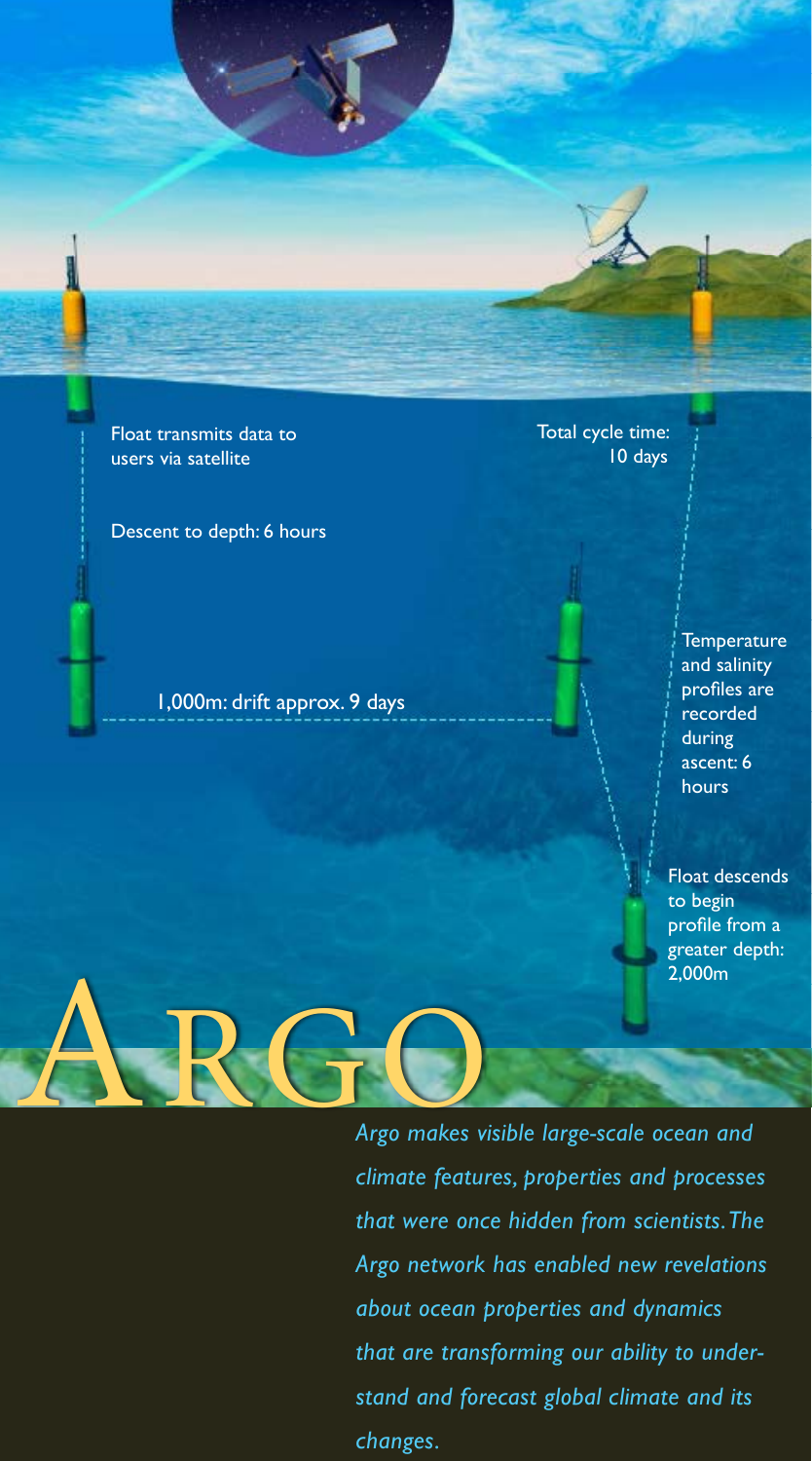*As satellites have revolutionized systematic observations of the ocean's surface, so Argo has transformed how we observe and monitor the ocean below the sea surface. The Argo Program makes data it collects easily accessible to all who wish to study them.*

# THE ARGO MISSION

The Argo Program is a global array of 3,800 free-drifting instruments, spaced about every 3° of latitude and longitude, including in the seasonal sea-ice zone and marginal seas. The floats move up and down in the water column from the sea surface to 2,000 meters every 10 days and collect up to 1,000 measurements of temperature, salinity and depth. Argo provides the first ever global-scale, all-weather, all-season subsurface observations of the oceans.

Before Argo, the temperature and salinity of the subsurface oceans could only be measured from ships

or fixed point moorings. Since the first Argo float deployments in late 1999, over 1.6 million profiles have been collected which more than doubles the number from research vessels during all of the 20th century. Each year, Argo adds more than 120,000 new profiles.

Pilot programs to enhance the core Argo Program are in various stages of development. Some of these enhancements include floats sampling deeper than 2,000 meters, carrying additional sensors to measure biogeochemical parameters, and increased coverage in polar regions and in areas of the ocean with high variability.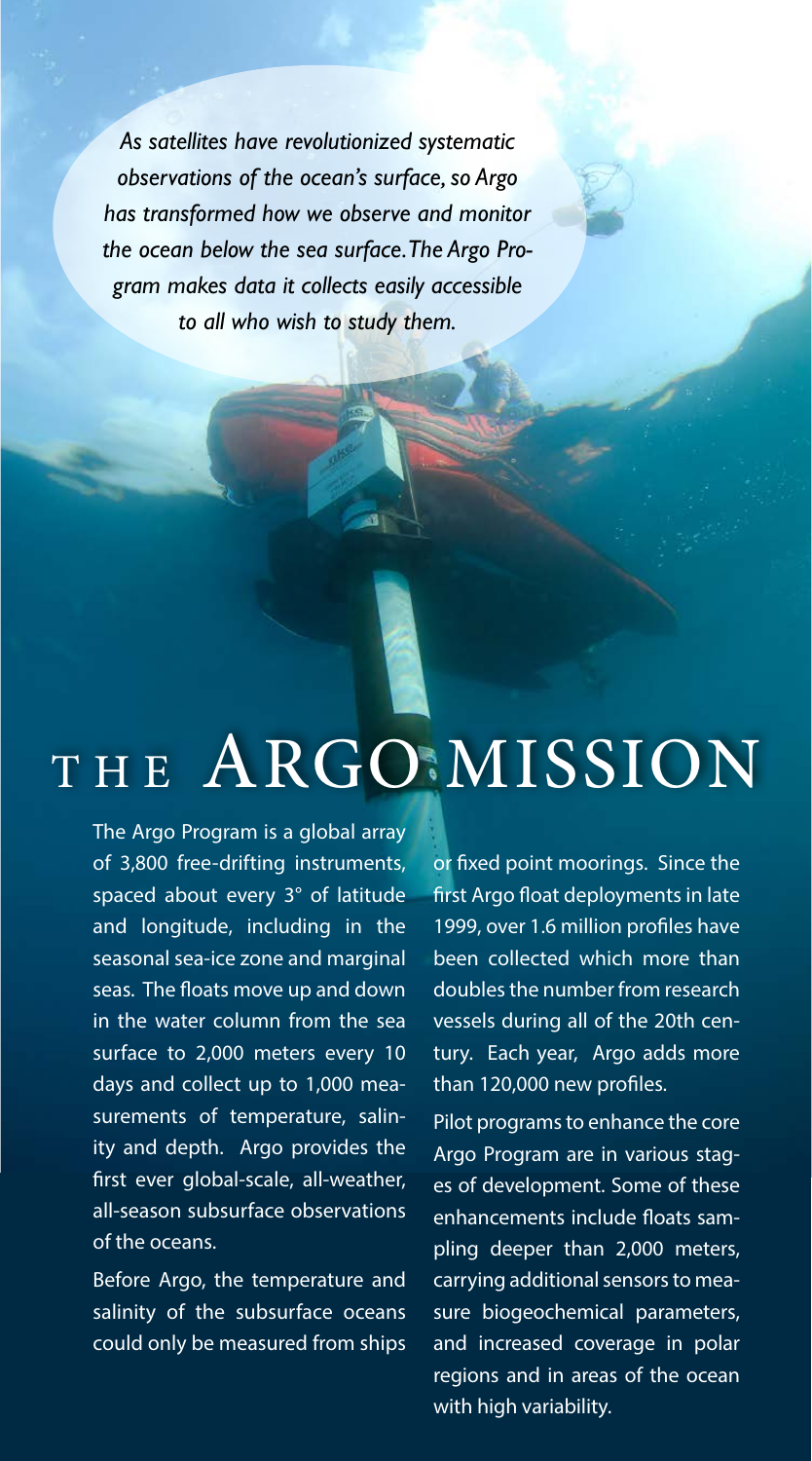

**Right,** *0-2000 dbar zonally summed heat gain (MW per meter of latitude)* 

**Below,** *0-2000 heat gain (W/m2 ), based on linear regression, 2006 – 4/2016. The contour lines indicate regions greater than 2* W/ m2 *. Note the strong warming in the mid-latitude Southern Hemisphere. Trends over the 10-year record are influenced by interannual variability.* 





## **Argo and ocean research**

Argo provides an unprecedented dataset which is freely available for researchers studying the temperature, salinity, and circulation of the global oceans and how these change over periods ranging from days to decades. There is an unprecedented opportunity to map the detailed structure of the ocean, at both surface and subsurface levels, and both globally and locally. These estimates allow the development of climate indicators such as the recent changes in ocean heat content and sea level.

Oceans moderate the climate by storing heat and moving it from the tropics to mid-latitudes. More than 90 percent of the heat absorbed by the Earth over the past 50 years is stored in the oceans.

Changes in ocean salinity observed by Argo reveal variations in the hydrological cycle – the oceans become fresher where rainfall increases and saltier where it decreases. Observed trends could have global-scale consequences for rainfall and drought patterns.

Argo data are used to study water mass characteristics and ocean variability ranging from mesoscale eddies, to the seasonal cycle, to interannual variability (e.g. El Niño), and climate variations at decadal time scales.



*The temperature of the sea surface is the temperature at the base of the atmosphere and determines evaporation and hence the Earth's water cycle. Warming and expansion of sea water accounts for 1/3 of global sea-level rise. Ocean temperature is a fundamental index of the state of climate.*



*A BGC float sensor head on the left, and a Core Argo one on the right*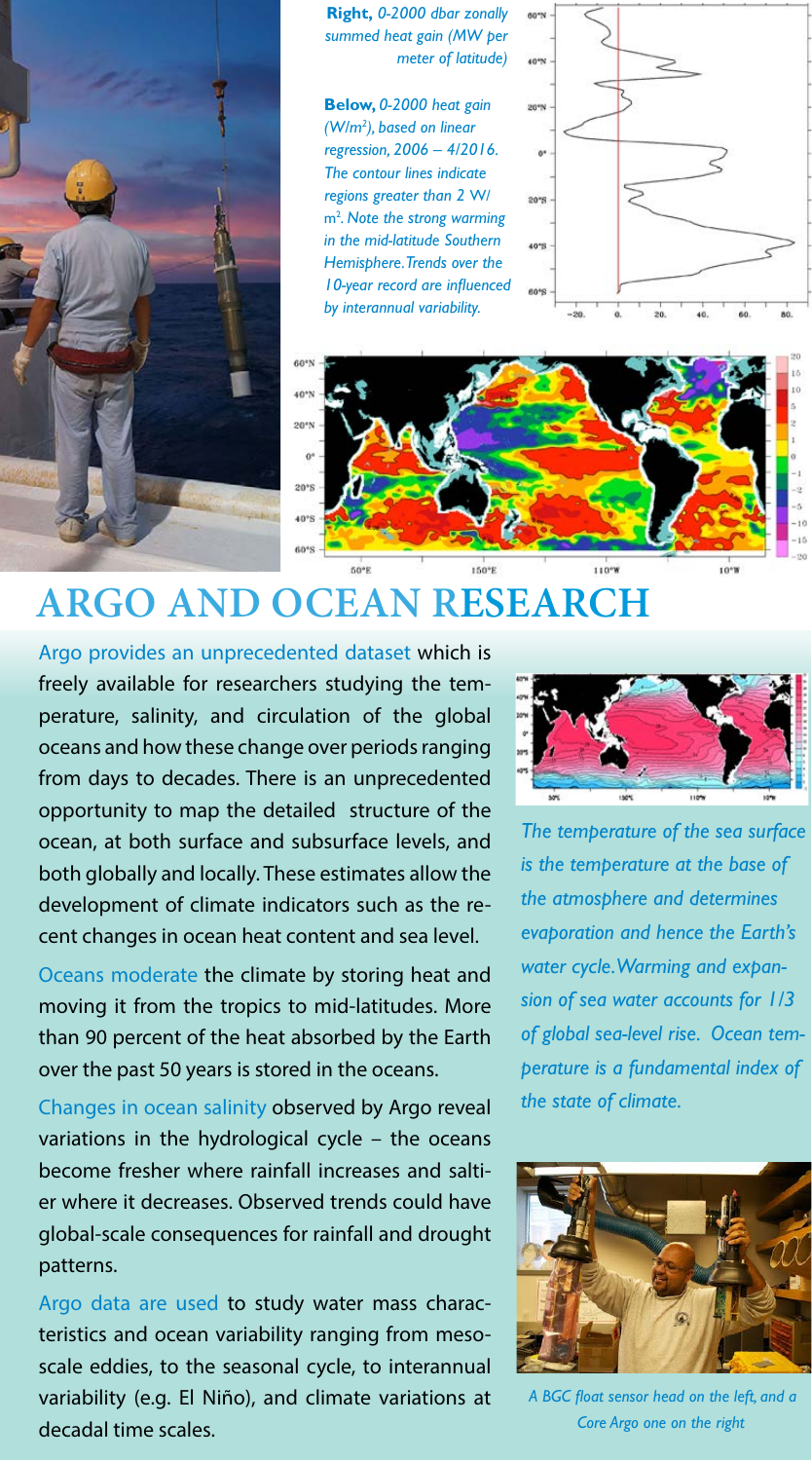#### **Operational applications of Argo**

Argo data are now vital for climate and ocean forecasting services (from days to years), which are used for many applications such as search and rescue, through crop management, and disaster preparedness.

### **The value of Argo in OCEAN LITERACY**

High school students, university undergraduates, graduate students, and postdoctoral investigators are using Argo from their desktops to explore the global ocean and its evolution.











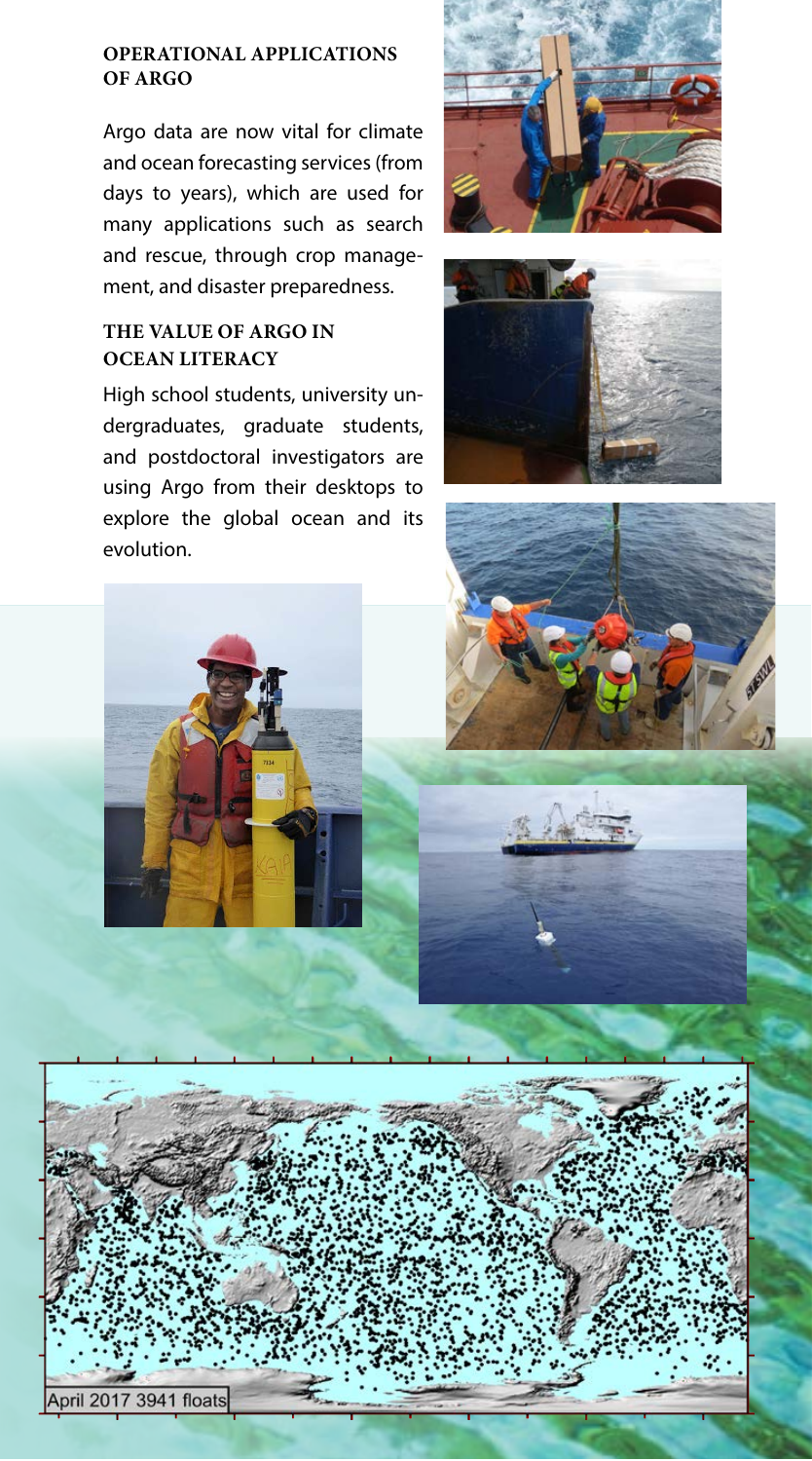### **the international argo partnership**



Argo is a global collaborative partnership where contributing nations deploy and operate floats, manage data and quality control, and ensure real-time delivery of data. As a novel and global data source Argo has become the central element in operational oceanography, basic research and ocean literacy. Argo is a key component of the Global Ocean Observing System.

Countries currently involved in Argo include: Argentina, Australia, Brazil, Bulgaria, Canada, China, Ecuador, Finland, France, Germany, Greece, India, Ireland, Italy, Japan, Kenya, Mauritius, Mexico, Netherlands, New Zealand, Norway, Poland, South Africa, South Korea, Spain, Turkey, UK, and USA.